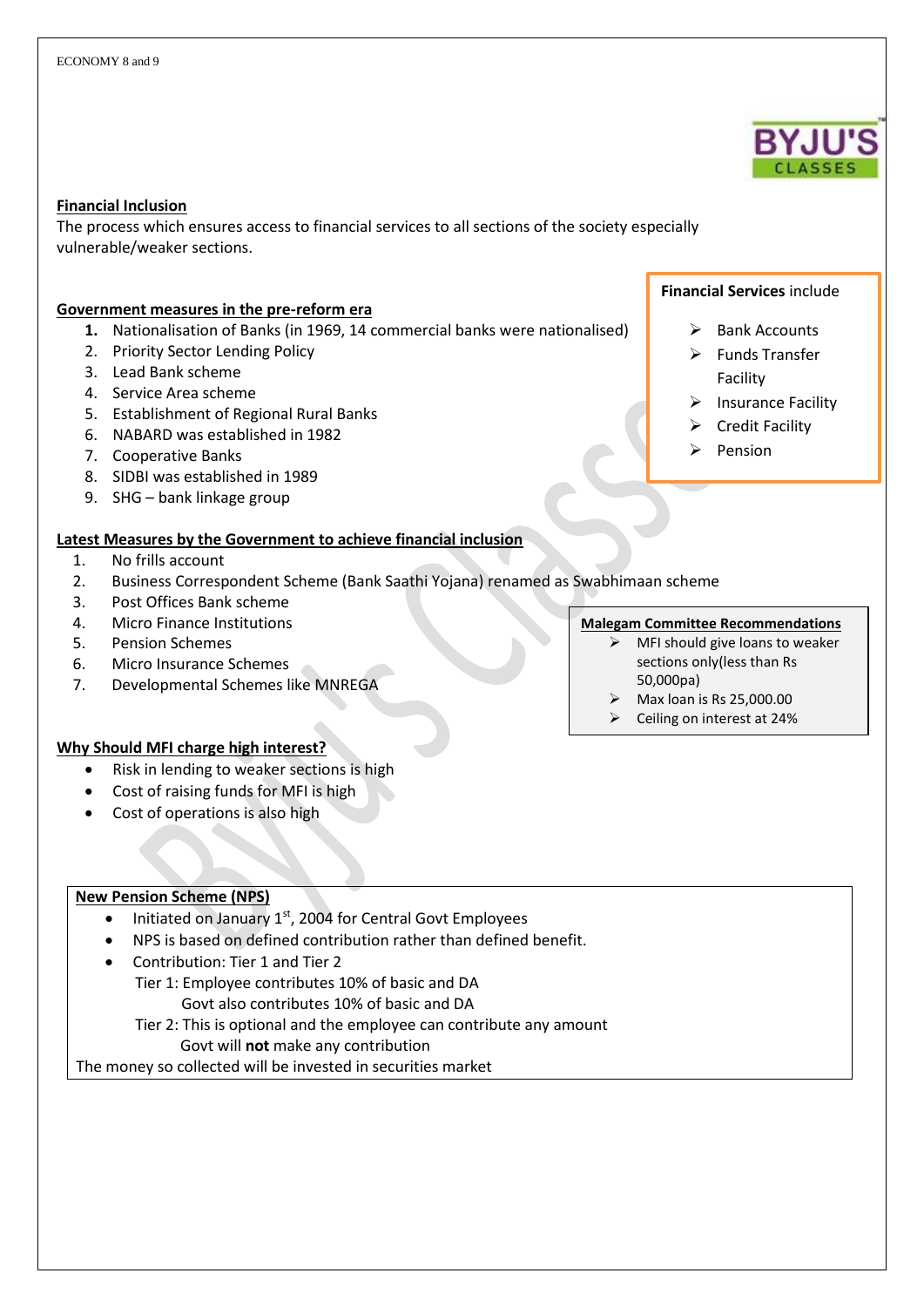## **Micro Insurance Schemes**

- **Aam Admi Bima Yojana**
	- $\checkmark$  Initiated in 2007
	- $\checkmark$  It is a life insurance scheme

# **Rashtriya Swasthya Bima Yojana**

- $\checkmark$  Launched in 2007
- $\checkmark$  It is a general insurance scheme (health insurance)

### **Inclusive growth Vs Financial Inclusion**

- Inclusive growth is a much broader term. It means that the benefits of growth should percolate down to all.
- Financial Inclusion means bringing all under the Financial services cloud which is required for inclusive growth. That is, in other words nobody is left behind in accessing Financial services.
- Hence Inclusive growth includes within itself financial inclusion.

# **Inflation**

- Inflation means increase in average prices of goods and services in a long period of time.
- It is macro concept, where in the effect of inflation is seen over a large basket of goods.
- Ultimate effect of inflation is that the value of money is reduced i.e., the purchasing power of money is reduced.

## **Type of Inflation**

# **1. Demand-Pull Inflation**

Caused due to increase in aggregate demand in the economy. Causes: Increase in money supply, Increase in money supply, Increase in Forex reserves, Deficit financing by government, Increase of Exports, Depreciation of Currency.

# **2. Cost-Push Inflation**

Caused due to reduction in aggregate supply in the economy. Causes: Increase in price of inputs, Hoarding and Speculation of commodities, Defective Supply chain, Increase in indirect taxes, Depreciation of Currency.

# **Causes of Inflation in recent years**

#### **Causes for Cost-Push Inflation**

- Crude oil price fluctuation
- Defective food supply chain
- Low growth of Agricultural sector
- Food Inflation (growth agriculture sector has been averaging at 3.5%)
- Interest rates was increased by RBI

#### **Causes for Demand-Pull Inflation**

- Increase in foreign-exchange reserves
- Increase in government expenditure
	- $\checkmark$  Due to fiscal stimulus
	- $\checkmark$  Increased borrowing
	- Depreciation of rupee

**Note**: Cost pull inflation is considered bad among the two types of inflation. Because the National Income is reduced along with the reduction in supply in Cost-push type of inflation.